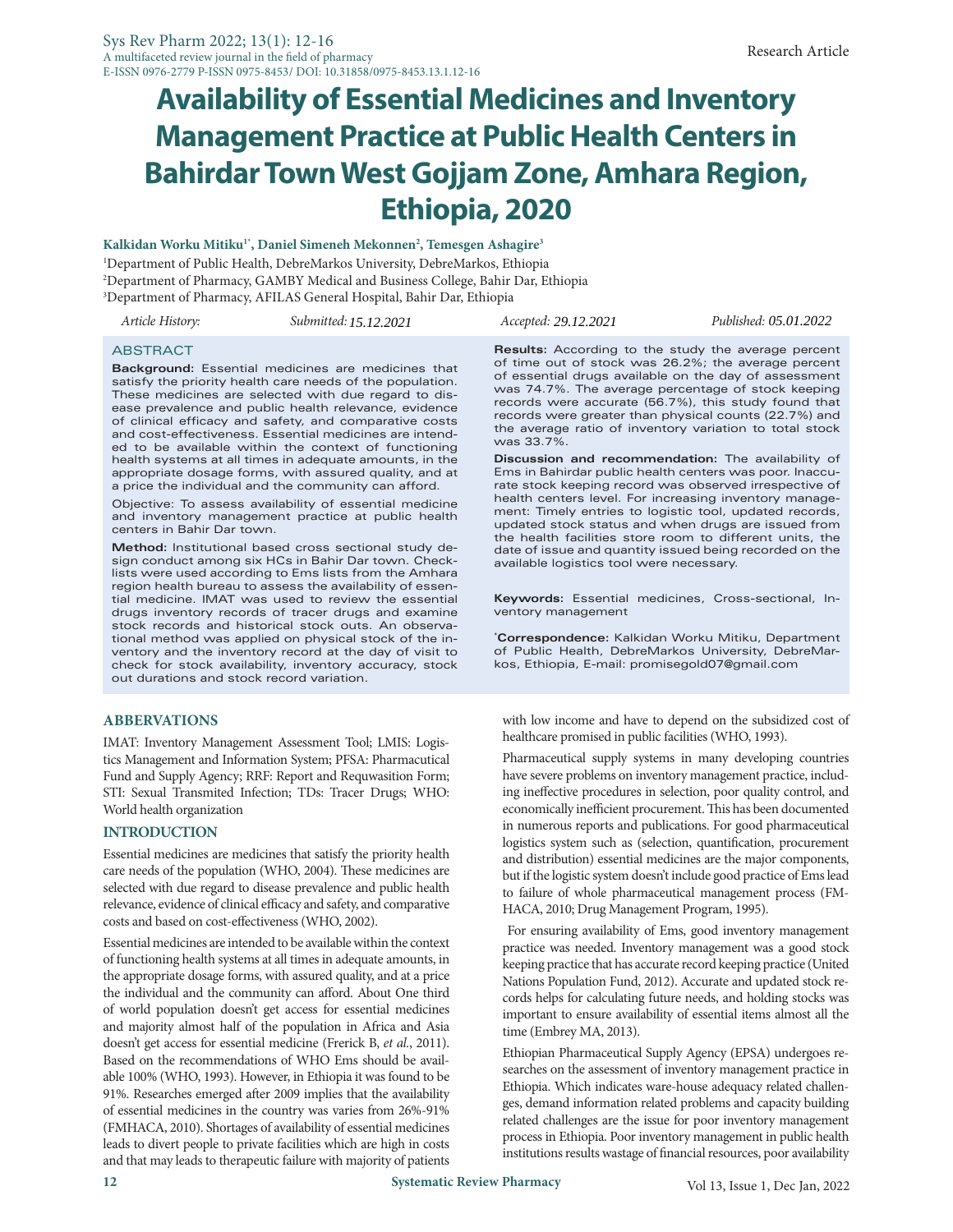of essential medicines, stock outs, and consequently, failure to improve patients' health outcomes (IIfPHC, 2017).

The low availability of essential medicines and inventory management performance was the most problems of public sectors. Due to such reasons stock out can be occurred or happened in most of the time which was the main challenges for: the patients to get/take the medicines at the time they need and tends them in to other health problems either therapeutic failure, patient forced to purchase or bought drugs from the private pharmacies, patient loss their time and energy and also go to informal center or forgo treatment, and resistance or held them for death. There for this study aimed to assess the problem of essential drugs inventory management practice at public health centers found in Bahir Dar town, Amhara region. To provide a good insight for the current tracer drugs inventory management practice and drugs availability at health centers and to provide information about track changes and improvements in drugs availability and pharmaceutical inventory management practice over time.

## *Operational definitions*

• **Essential medicines:** It is defined as "medicines that satisfy the priority health care needs of the population," or it can be defined as medicines that need to be available in all times, with adequate amount, standard dosage forms and with fair coast in all health facility (WHO, 2004).

• **Tracer drugs:** Drugs listed by ministry of health of a country that should be available in all days and nights of the year (EPSA, 2017).

**• Inventory management:** Management system that involves ordering, receiving, storing, issuing and recording limited items based on the policy listed by the responsible body/ministry of health (Chuchu CJX, 2002).

• **Availability of medicines:** Available in the health facility during the time of visit (WHO, 1993).

• **Stock out:** The imbalance of the demand and the current inventory. Or it was unavailability of usable stocks in the store or a balance of zero on the bin cards at store (Odinga O, 2007).

# **MATERIALS AND METHODS**

## *Study area and study period*

A cross sectional study was conducted from May 11, 2020 to May 18 2020, in Bahir Dar city. Bahirdar was the capital city of Amhara regional state, situated 578 Km from Addis Ababa (capital city of Ethiopia). The town was administratively structured by 06 sub cities and 17 KEBELES and has a total population of 356,757 of whom 168,839 are males and 187,918 females. The town has three government hospitals, 06 health centers, and six private hospitals.

## *Study design*

A descriptive cross-sectional study complemented with a quantitative method was conducted.

## *Source of data*

Helath centers found in Bahiradr city were the source population.

#### *Data collection instrument and procedure*

According to unpublished data of Amhara regional health bureau 25 drugs were identified as Essential medicines. Checklists were used according to Ems lists from the region to assess the availability of essential medicine. Inventory Management Assessment Tool (IMAT) was used to review the essential drugs inventory records of tracer drugs and examine stock records and historical stock outs. An observational method was applied on physical stock of the inventory and the inventory record at the day of visit to check for stock availability, inventory accuracy, stock out durations and stock record variation. For data collection procedure the following issues were addressed: Accuracy of stock record was collected by reviewing of store bin card and comparing it with the physical counts on the day of visit. Ratio of inventory variation to total stock was collected by reviewing the available stock level of products in the store and comparing it with difference on the recorded stock level of the product. Data on product availability was collected based on quantity of items on the store at the day of visit. Data on days out of stock was collected by quantifying number of days of each items was out of stock within the assessment period (the last 100 days).

#### *Data analysis*

A data collected by using forms and checklists were entered in to excel for further analysis of Essential medicine availability and to determine inventory management practice of health centers found in Bahirdar city. Stock out of tracer drugs was assessed based on average percentage of time that products were out of stock for the past 100 days and percentage of availability of products in stock was based on the stock available on the day of the assessment.

The following measurements that used for analysis of inventory management were adopted from (WHO, 2012).

Percentage of products in stock: It Measures the system's effectiveness in maintaining a range of products in stock (at the time of the assessment) calculated by-

The total products in stock/Total number of products in the study  $\times$  100

Then, the average percentage of products available on the day of visit for the facility sample was obtained as follows:

Sum% of products in stock on the day of assessment for each facility/Total number of facilities in the sample  $\times$  100

**Average percentage of time that products are out of stock:** It Indicates the system's capacity to maintain a constant supply of products over time by minimizing the duration of stock outs. It was assessed based on average percentage of time that products were out of stock for the past 100 days.

Total number of days out of stock within the last 100 days/Total number of products in the study  $\times$  100 days  $\times$  100

Then after, the average percent of time out of stock of the tracer products for the facility sample was obtained using the following formula-

Sum of average% of time that products were out of stock for each facility/ Total number of facilities in the sample  $\times$  100

**Percentage of stock records that was accurate:** It Indicates the quality of the record-keeping system by identifying the proportion of records that was accurate. The first step was to obtain facility specific percentage of stock records of tracer drugs that was accurate corresponding with physical counts was obtained, using the following formula-

Count of records that are accurate/Total number of products in the study  $\times$  100

Thereafter, the average percent of stock records that was accurate for the tracer products for the facility sample was obtained using the following formula

Sum of average% for each facility/Total number of facilities in the sample  $\times$  100

**Ratio of inventory variation to total stock:** It indicates the severity of record-keeping errors. First, facility specific ratio of inventory variation to total stock was obtained as follows

Total sum of absolute value of the difference between recorded and physical values/The total sum of Physical quantity (based on actual count)  $\times$  100

Then, the average ratio of inventory variation to total stock for the facility sample was obtained as follows

Sum of average ratio of inventory variation for each facility/Total number of facilities in the sample  $\times$  100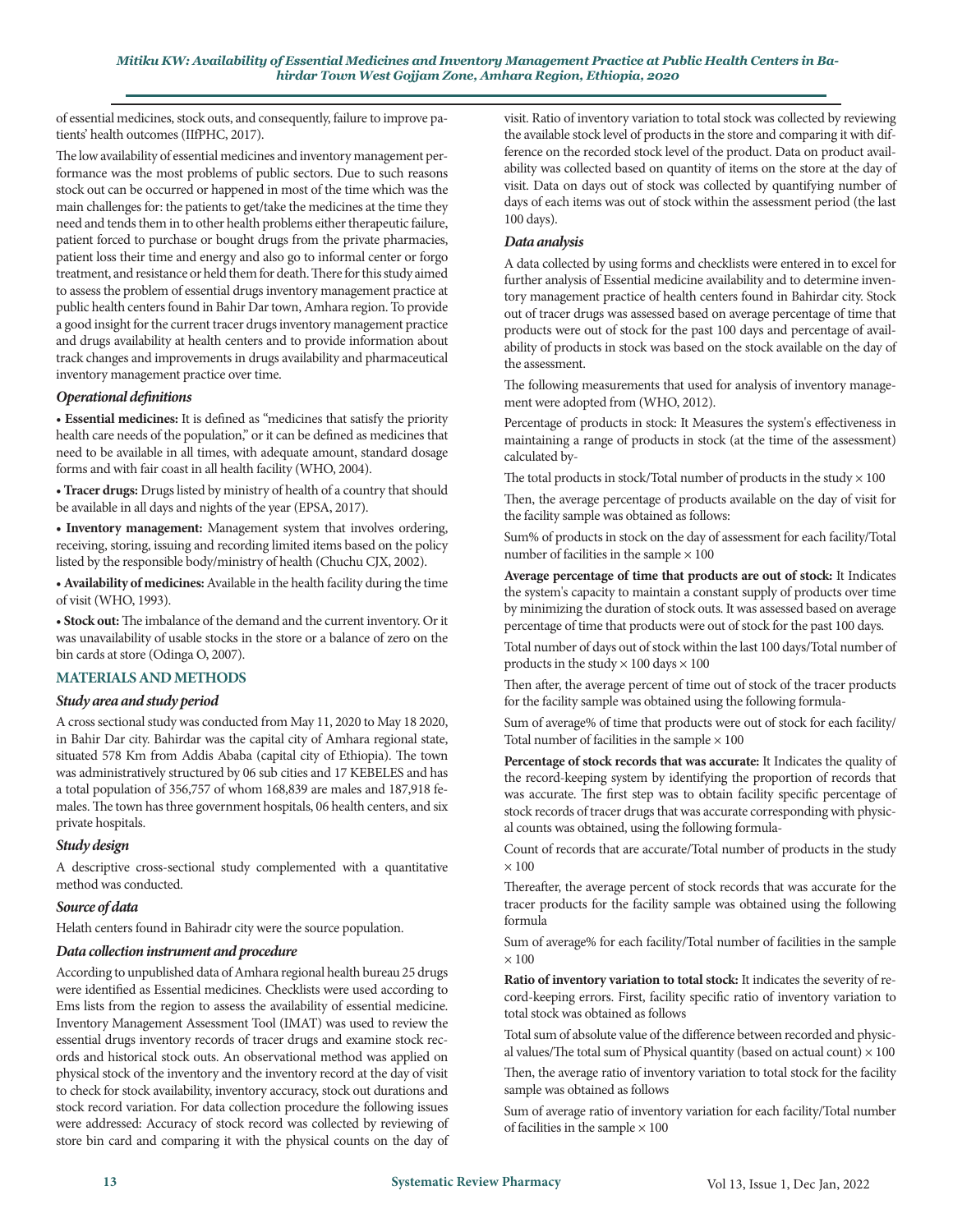## *Data quality assurance*

In order to check for data collection tool completeness, accuracy, clarity and consistency pre-test was done in Zenzelma health center. Trainings for two days were obtained for data collectors which were 3rd year pharmacy students.

## *Ethical consideration*

Ethical approval was obtained from the Ethics and research Committee of GAMBY medical and business College. The aim of the study and the way it was going to be conducted was explained to the head of pharmacy unit and pharmacists of each health centers.

## *Dissemination of the result*

At the end of the study, Findings of the study was communicated to stack holders, and will be presented on scientific meetings and conferences as well it will submit for publication on scientific journals.

# **RESULTS**

## *Availability of tracer drugs*

In ideal situation we expect 100% of tracer drugs to be available in all health centers at all time (Frerick B, *et al.*, 2011). However, availability of essential medicines among health centers in Bahirdar was found to be 74.7%. The highest percentage of tracer drugs availability was observed in Bahir Dar health center which was 84% *(Figure 1)*.



**Figure 1: Average Percentage of tracer drugs availability in the days of assessment in each health centers: Bahir Dar, Ethiopia, 2020 GC** 

# *The average percentage of time that tracer drugs that are out of stock*

In ideal situation, stock out rate was expected to be 0% within all visited time. The average stock out rate of EMs in Bahirdar city health centers was 26.2%. From the result, Shumabo health center have the highest stock out rate which was 34% and Dagmawi Minilik health center had the lowest stock out rate (14%) *(Figure 2).*



**Figure 2: Average Percentage of time tracer drugs which are out of stock in each health centers: Bahir Dar, Ethiopia, 2020 GC**

#### *Accurate stock records*

According to the result the average percentage of accurate stock record keeping practice was 56.7%. Dagmawi Minilik health center had a clear accurate recording of stocks than other health facilities (100%). On the other hand Bahir Dar, Abay and Han health centers had poor record keeping practice (32%, 44% and 48% respectively) *(Figure 3)*.



**Figure 3: Percentage of stock keeping records that was accurate in each health centers: Bahir Dar, Ethiopia, 2020 GC**

# *Percentage of stock records that was greater than physical count*

The percentage of stock records that was greater than the physical count was 22.7%, which was far from the ideal record system (0%). Abay health center and Han health center had 24% and 48% (respectively) of stock records that was greater than the physical count. However, Dagmawi Minilik had performed ideal record system of the lowest value which was 0% *(Figure 4)*.



**Figure 4: Percentage of stock keeping record that was greater than physical count: Bahir Dar, Ethiopia, 2020 GC**

## *Percentage of stock keeping records that was less than physical count of the stock*

The percentage of stock keeping records that was less than the physical count of the stock had an average of 18%. This was interpreted as 18% of records were less than where available in shelves. Even though, the ideal value for this indicator was 0%. In Bahir Dar health center percentage of stock keeping records that was less than the physical count of the stock was 40% which was highest than other health centers and Dagmawi Minilik health center had 0% records available in the shelves *(Figure 5)*.

## *Inventory variation to total stock*

According to this study the average ratio of inventory variation to total stock was 33.7%. Among health centers Abay health center had the highest score which was 121% and Dagmawi Minilik health center had the lowest value which was 0% *(Figure 6)*.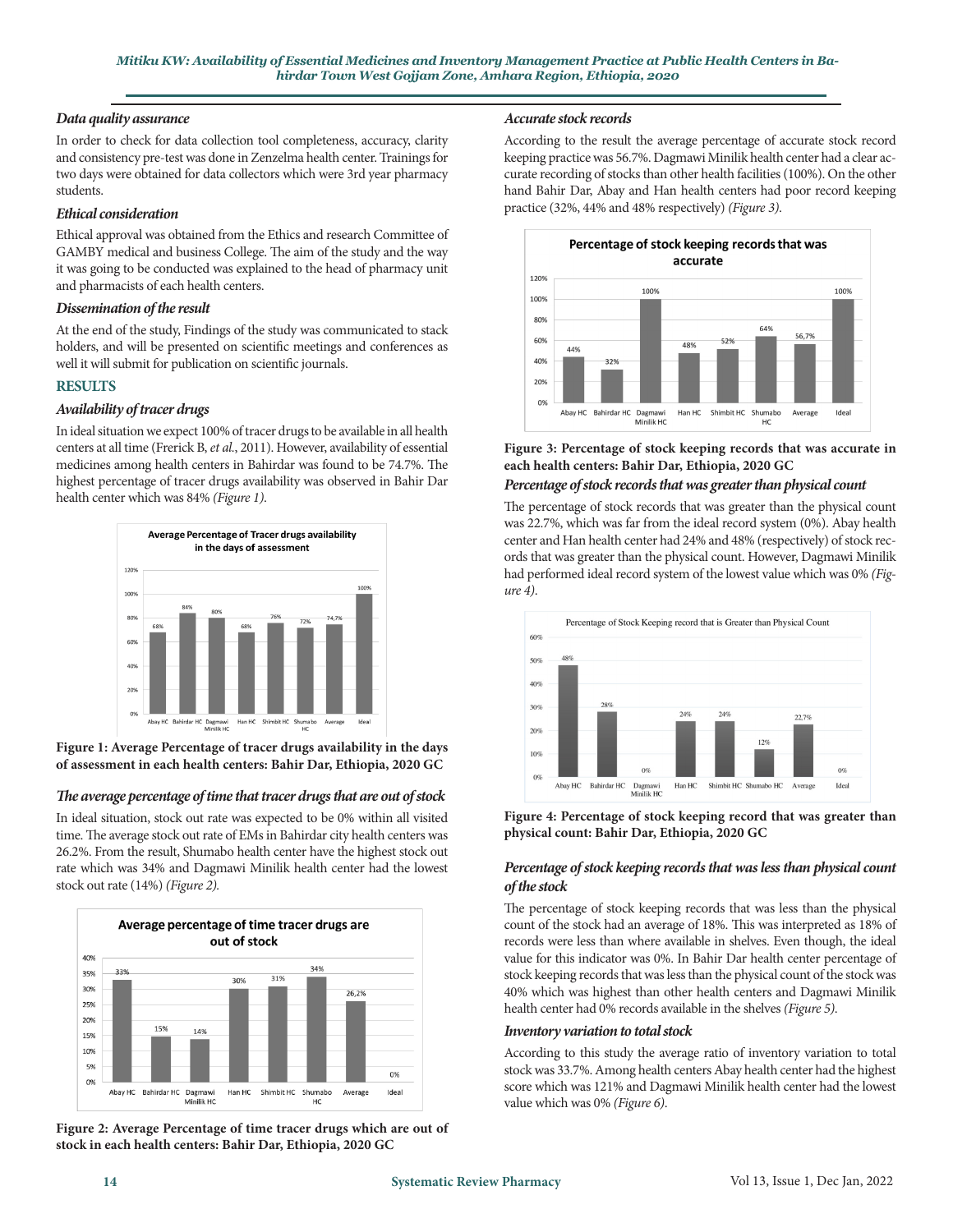

**Figure 5: Percentage of stock keeping record that was less than physical count: Bahir Dar, Ethiopia, 2020 GC**



**Figure 6: Ratio of inventory variation in each health centers: Bahir Dar, Ethiopia, 2020 GC**

## **DISCUSSION**

In Ethiopia, there are frequent drug shortages in public health facilities; a national survey estimates that only 70% of essential medicines were available in the public sector (Cameron A, *et al.*, 2008). Similarly in this research the availability of essential medicines were on average of 74.7% during the day of visit.

This finding was higher when compared with a study conducted in health centers of south Western Ethiopia showed that only 55.6% of essential drugs were available (IIFHPC, 2017). This might be due to budget utilization of health facilities, quality of PFSA, and due to the data collection procedures because this study uses WHO checklist technique.

 However the result was lower when compared to Ghana, Tanzania and Kenya the availability of Essential Drugs was 80%, 88.9% and 82.6%, respectively (Narkotey AM, 2012; Frerick B, *et al.*, 2011; Chuchu CJX, 2002). This may be as a result of PFSA quality of each country, demographic variations, economic status difference between each country, and might be due to budget utilization of each country across the continent.

## *Stoke out days*

This study found that all facilities had experienced stock out of a number of products in the past 100 days and all had stock outs of a number of products on the day of assessment.

Stock outing of EMs at the day of surveys in Bahir Dar city health centers was 26.2% which was higher than previous studies in Tanzania 20%, south wollo zone 14% and Gondar Ethiopia 9% and (Frerick B, *et al.*, 2011; Mahammed T, 2018; Fentie M, *et al.*, 2015). This might me due to good stock record technique, and awareness of which drugs are essential in the community.

## *Stoke record accuracy*

Accuracy of stock records was very critical for proper inventory management. According to the study 56.7% of the records were accurate records. As the data indicates on average of 43.3% of stock records were inappropri-

ate. This might be due to lack of knowledge about appropriate stock record practice or it might be due to lack of trainings on how to perform accurate stock records. This finding was lower when compared with a study done in south wollo which was 62%. This could be as a result of accurate consumption data are not available, and poor knowledge of stoke keeper.

 The recorded balances that were greater than the physical counts were 22.7%. Which indicates the recording of supplies in Bahirdar health centers was very poor. Recorded balances that were less than the physical counts were 20.7%; this means that receipts were not correctly recorded. The average percentage of total variation between stock records and physical counts for the tracer products was 43.4%, which was relatively higher compared to a study done in south wollo which was 39% (Fentie M, *et al.*, 2015). The difference might be due to knowledge of stock keepers, lack of software applications and budget sufficient of health centers.

## *Ratio of inventory variations*

According to This study the ratio of inventory variation was 33.7%. This was significantly higher when compared to ratio of international variation which was 21%. The study done in Afghanistan found that 20% to 25% of the warehouses did not have up to date stock cards, did not mark dates of stock outs and did not keep the stock card with the items (USAID 2006). This difference might be due to recording status of the facility, and it might be also due to the variation on assessment of the progress.

## **CONCLUSION**

Availability of essential medicine in Bahirdar city health centers was inadequate. Inaccurate record keeping practice was high in all health facility despite of the facility level/facility volume. The practice of updating record in the logic system tool was also the problem. In addition, Ratio of inventory variation to total stock was higher.

## **RECOMMENDATION**

Frequent checkup of stock status should be made by responsible bodies, and numbers of professionals who works at pharmacy should be increased to reduce workload and to practice accurate and updated record keeping practice were advisable to have good inventory practice and availability of essential medicines. Logistic tools should update stock status and when drugs are issued from the health facilities store room to different units, the date of issue and quantity issued have to be recorded on the available logistics tools. The government should monitor the record keeping practice.

## **LIMITATION OF THE STUDY**

• The data collection does not include its special zone health centers.

• In health centers like Bahirdar health center computers were not functional and improper use of bin card was observed.

## **REFERENCES**

- 1. [The World Health Report. Equitable access to Essential Medicines:](https://apps.who.int/iris/bitstream/handle/10665/68571/?sequence=1) A Framework for Collective Action. World Health Organization (WHO). 2004.
- 2. [The World Health Report. Reducing Risks, Promotion Healthy Life.](https://apps.who.int/iris/bitstream/handle/10665/42510/WHR_2002.pdf)  World Health Organization. 2002.
- 3. Frerick B, Kuper M, Tiba MR. Availability and Management of Med[icines and Medical Supplies: Findings from an Assessment of 87](https://www.healthpromotiontanzania.org/index.php/en/library122/other-documents/national/doc_view/149-medicines-management-assessment-2011-final.html)  Health Facilities in Four Regions in Tanzania. Tanzanian German Programme to Support Health (TGPSH). 2011.
- 4. [WHO. How to Investigate Drug Use in Health Facilities: Selected](https://apps.who.int/iris/bitstream/handle/10665/60519/WHO_DAP_93.1.pdf)  Drug Use Indicators. World Health Organization. 1993.
- 5. [WHO. List of Essential Medicines for Ethiopia. Food, Medicine and](https://www.who.int/selection_medicines/country_lists/Ethiopia_2010.pdf)  Healthcare Adminwastration and Control Authority of Ethiopia (FMHACA). World Health Organization. 2010.